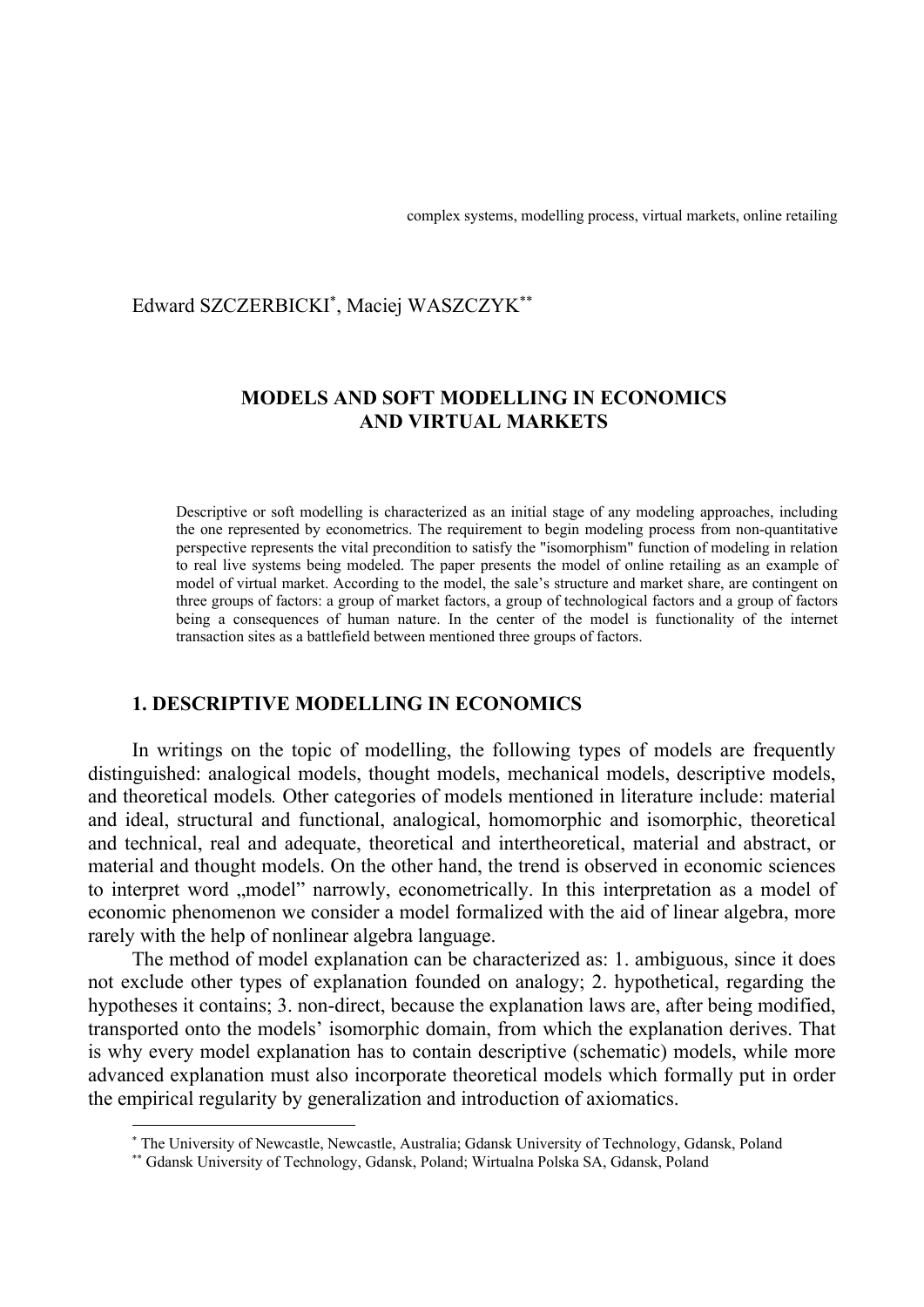Qualitative (non-quantitative) modelling, or soft modelling, is an initial stage of any modelling approaches, including the one represented by econometrics. The requirement to begin modelling process from non-quantitative perspective represents the vital precondition to satisfy the "isomorphism" function of modelling in relation to real live systems being modeled. Qualitative as well as quantitative description models create the foundation for explanatory models development. These, in turn, can be used for prediction purposes satisfying the third of the three main scientific functions: description, explanation and prediction. Descriptive model combined with formalized model can present the base for building explanation model, which used as the base of forecasting activity closes the cycle of scientific research at the testing stage [Figure 1].



Fig. 1. Descriptive modelling and scientific purpose.

Some researchers argue that human actions are hardly foreseeable, some, in an opposite manner, accept simplification in which people perform actions in the rational manner. Institutionalists focus on economics embedded in social realities and try to include all possible conditions and parameters – this is a wide approach. Monetarists narrow their areas of investigation to selected factors only and economic relations. In this paper it is postulated that the higher level of abstraction used in specification of the objective of economic analysis, the farther such analysis is apart from economic realities. But on the other hand we have to remember all the time that deep and thorough real life description does not validate a theory automatically.

The object of economic research is usually a complex system and as such it is appropriate to describe it through a modelling process. The authors believe, on the grounds of general methodology of science, that the stages of system decomposition and qualitative description of the modeled system (including economic systems) are indispensable in the modelling process. The description of a modelled system should be maximally detailed and comprehensive, yet not deprived of elements of abstraction and schematization. Such an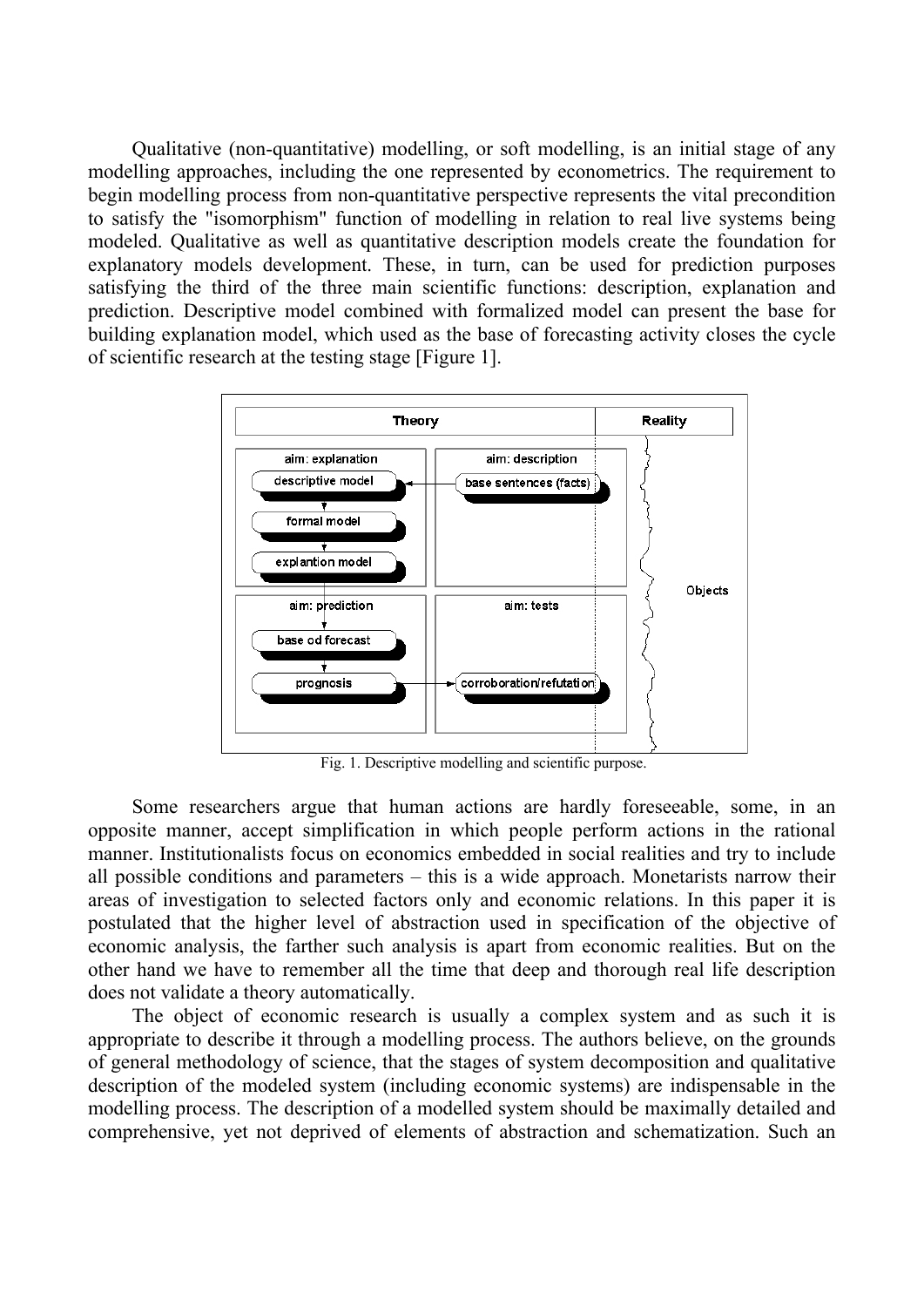approach can help to model and explain a system even when information regarding system's functioning is partial, uncertain or incomplete.

The proposed three-step model of system analysis in management sciences indicates that a system should be analyzed by:

- 1. Division (decomposition) into factors ,
- 2. Description of these factor,
- 3. Integration into the overall solution

In particular, such procedure is applicable in the analysis of complex systems. It is indicated, that the three-stage approach is useful in defining the flow of information and exchange of information inside the system and between the system and its surroundings. It can also be useful in dealing with delays, incompleteness, imprecision and loss of information.

### **2. ONLINE RETAILING AND NON-CLASSIC-HOME-SHOPPING MODEL**

The model of a virtual market will be presented through the example of online retailing. Internet retailing should be classified as a non-classic-home-shopping model of sale just as in the case of TV or telephone shopping [Figure 2]. However, the internet retail trade has some distinguishing features making such retailing fundamentally separate from the other types of sales in the non-classic-home-shopping model, as will be shown in third part of this paper.



Fig. 2. Non-classic-home-shopping model of retail transactions.

In the non-classic-home-shopping model no direct contact between the buyer, seller and the product is made, besides the exception of the seller – product relation, when the direct contact occurs and the intermediatory medium is non-material in its character. The payments can be done only with the help of financial or postal institution.

Such sale is particularly interesting due to the fact, that the internet trade is one of its types. In this model one can make use of different non-material media carrying the information on the product and on the methods of possible transactions. One can make use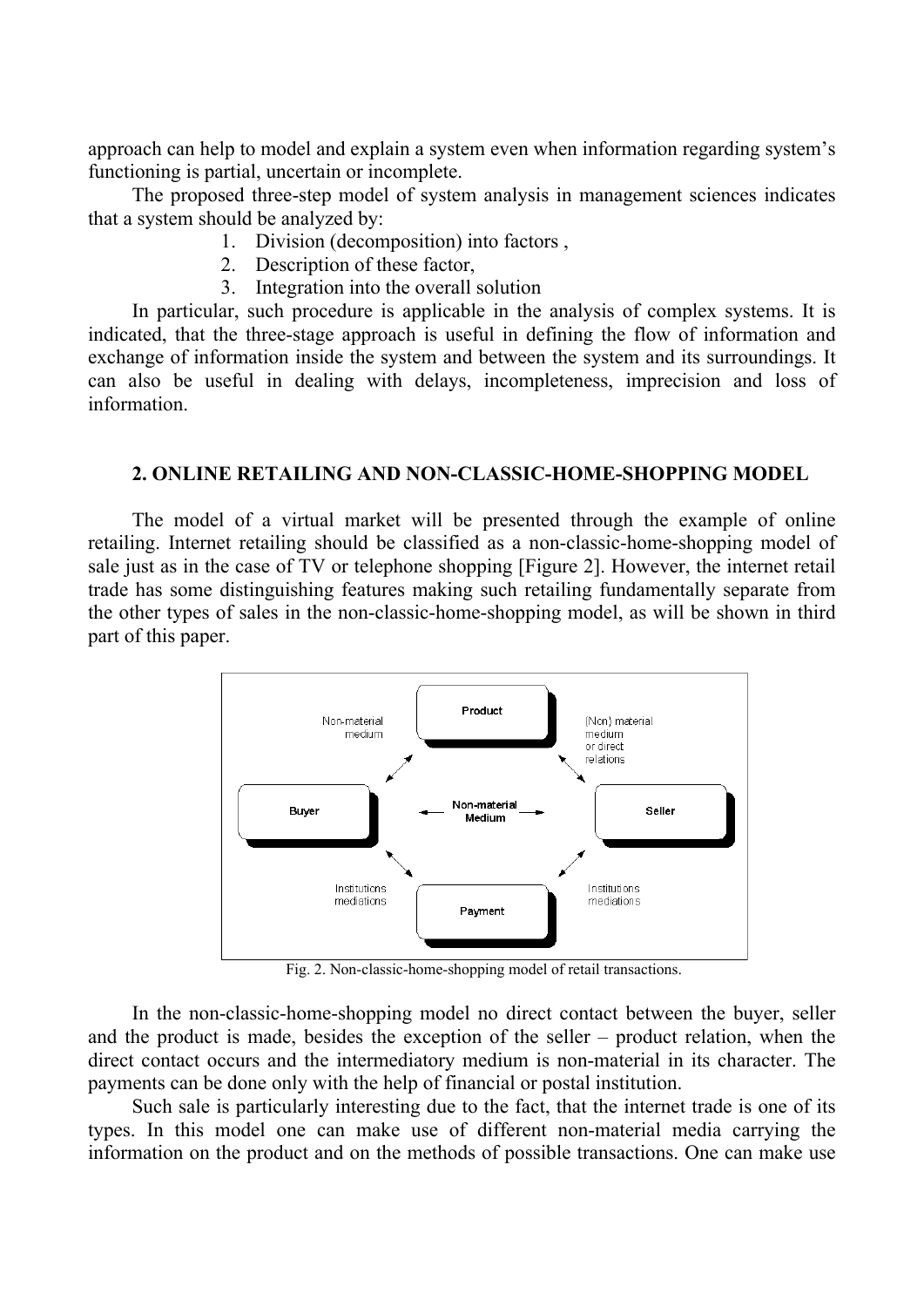of these, but it is a very rare manner in the internet. There are essentially three exemplifications of such model.

- **Teleshopping through the TV** speeded mainly in the developed countries, the method of performing transactions through TV and phone. The product is usually sent by post or a courier, while the payment is fixed by the institutions mediation.
- **Teleshopping by phone popular mainly in USA.** The difference between this and the previous one lies in the fact, that the offer is made by phone by the person calling the potential client.
- WAP the protocol allowing to familiarize with the offer as well as to make an order by mobile phone. WAP never has acquired a significant place in the retail trade market.
- Internet medium of many advantages over non-classic-home-shopping and other models.

# **3. DESCRIPTIVE MODEL OF ONLINE RETAILING**

The model of a online retailing assumes that its significance (IOR) expressed by the structure of retail and by dynamics of participation of internet transactions in retail trade – is conditioned by functionality (FUN) influenced by two groups of factors: a group of technological factors (TFG) and a group of human factors (HFG). These two groups are opposite in their character and rival each other in the presence of the third group: the group of market factors (MFG) [Figure 3]



Fig. 3. Description model of online retailing.

The factors contained in TFG and HFG groups are influenced by the feedback from economic practice functionality of the internet transaction services (FUN). The MFG factors influence the functionality (FUN), yet the feedback relation takes place indirectly through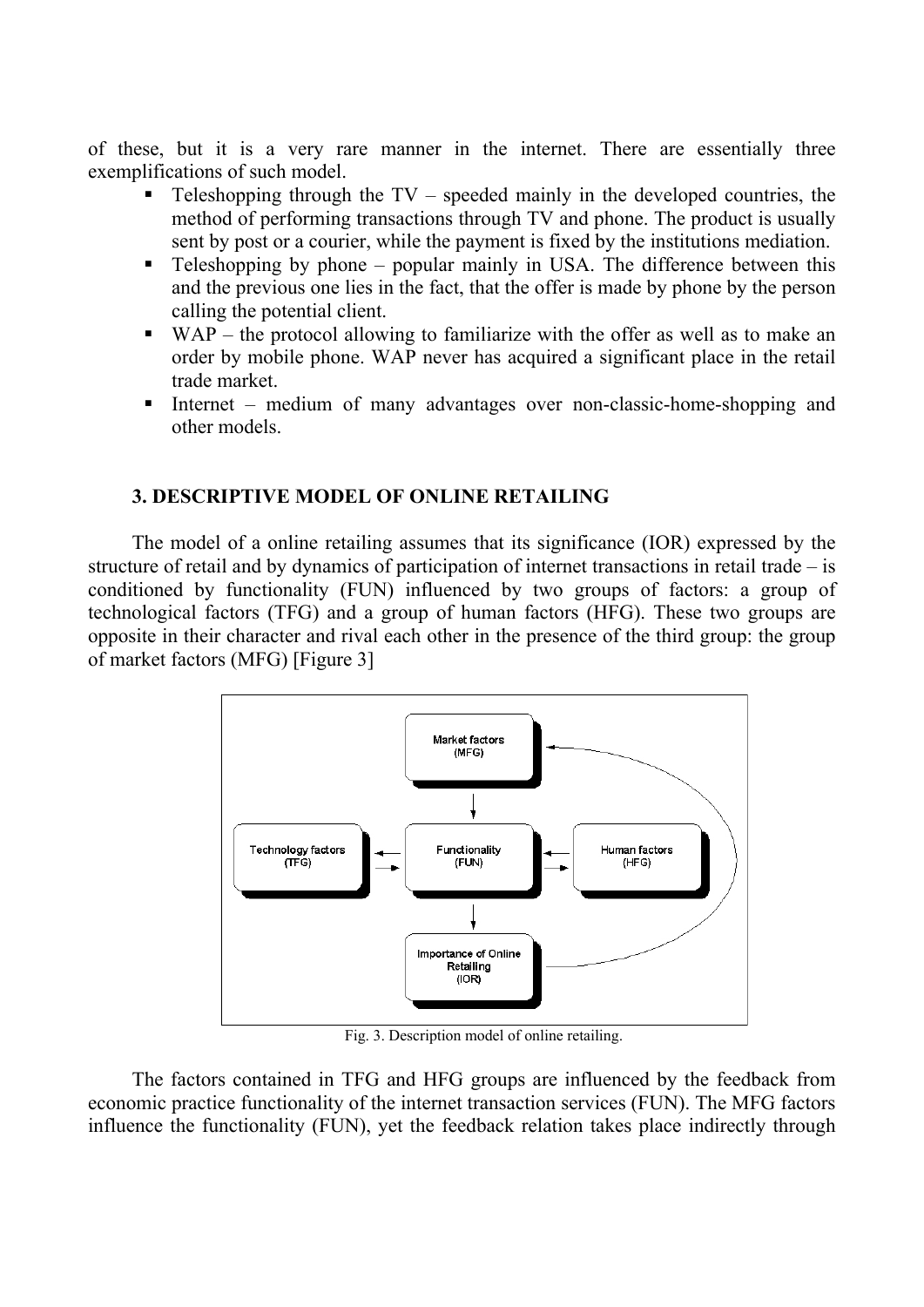the "significance of internet retail trade" (IOR) expressed on market share and sale's structure.

The group of market factors (MFG) comprises five factors, the technological factors group (TF) includes four components, and the group of human factors (HF) – four factors. The functionality (FUN) of retail transaction services, in turn, is made up of thirteen functionality types.

The group of market factors (MFG) embraces many components, of which the following seem to be of the utmost importance:

- market conditions.
- law regulations,
- **Penetration of computers,**
- nternet accessibility,
- number of internet users.

The significance of these factors consists in the creation of proper surroundings for the occurrence of market transactions. They may basically restrain or evolve such transactions. The example of such situation may be provided by the law regulations of some countries forbidding the usage of internet – practically precluding the development of internet trade. At the other hand, the high per capita level of some other countries national income would stimulate the most comfortable ways of consumption purchases – it shall only be settled if the internet does provide such a comfort.

The group of technological factors (TFG) contains four components which, in the authors opinion, stand for the most important practical consequences of common application of new technologies:

- $\blacksquare$  the propagation of information,
- $\blacksquare$  mass customization.
- $\blacksquare$  interactivity,
- **personalization.**

Each of these factors influences in a positive manner the growth of retail transactions, although their impact is essentially correlated with the internet services functionality. If the internet services were available only in the Spanish language version, or possible to be accessed only on the very expensive computers, it would restrain the spreading of the product information in the scale of the whole globe. On the other hand, the euphoria accompanying the first ten years of internet intensive expansion has now passed, and this group's three remaining factors, despite the technological abilities, are implemented only partially. What holds the expansion, are the components of the human factor group:

- **abstraction.**
- transience and no durability,
- anonymity and enigmatic character,
- human habits.

These factors spring from the functionality of services, which may evoke the lack of trust concerning the question if the ordered commodity would be delivered. People customs and human nature can radically hold in the development of internet retail transactions and radically impact the functionality of trade services in the reflexive relation, forcing them to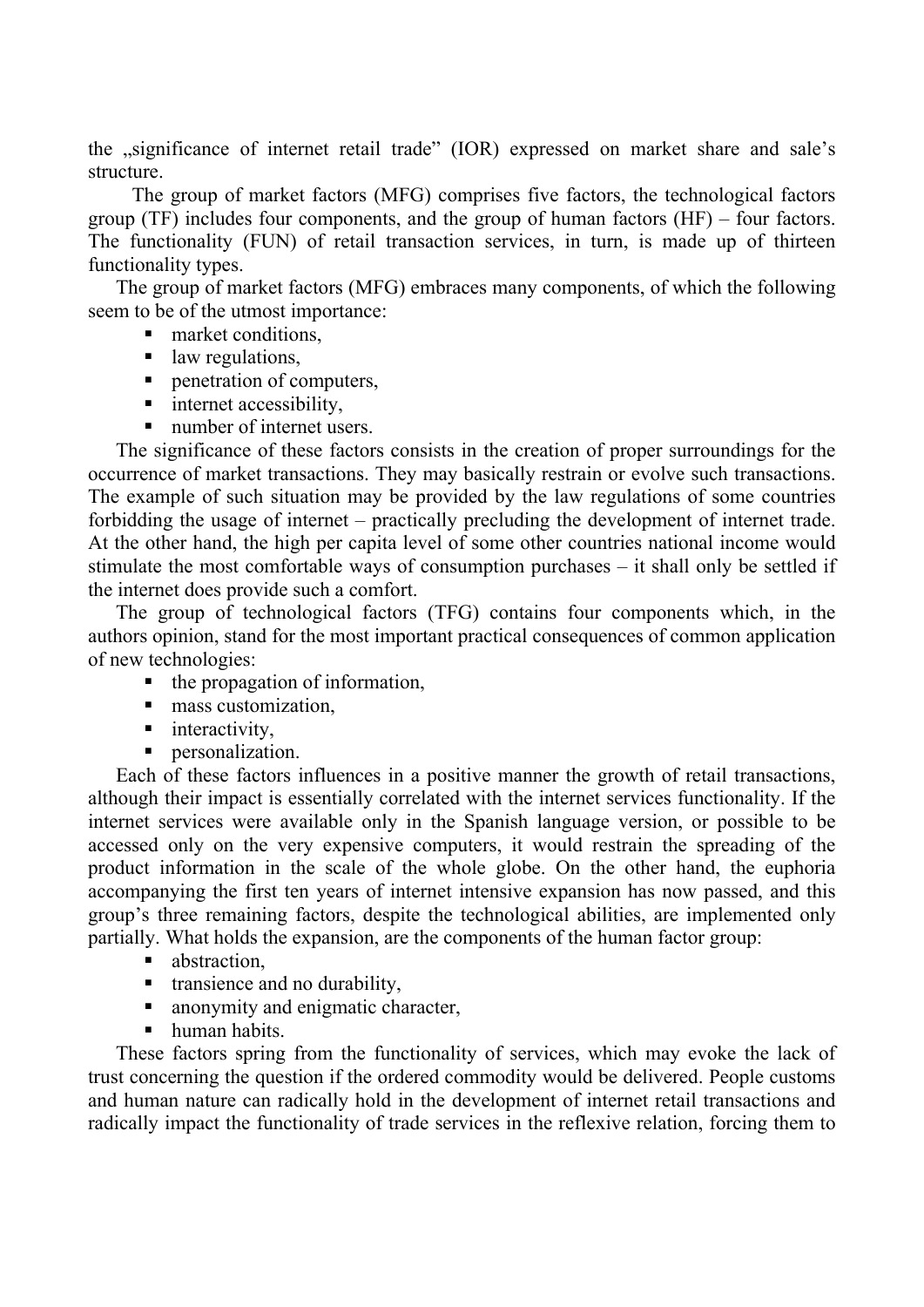become more friendly, secure, trustworthy, providing the clients with more and complete information.

The authors of this paper distinguish – as a result of internet research conducted in years 2000-2002 - the following general types of functionality (FUN):

- general,
- navigation,
- search.
- **registration,**
- $\blacksquare$  the product presentation,
- **promotion,**
- **advertising**,
- **transactions,**
- payments,
- **extensions,**
- **personalization,**
- advisory,
- administration.

Such enumeration is performed to bring closer the areas which seem to be most important both in the context of the technological abilities of TFG and the human limitations HFG. From these fields originates the significance of retail transactions, expressed by:

- market share,
- sale's structure.

These last two stand for the unknown of the econometric system of equations which should be an effect of further research – all this yet exceeds the framework of the present text. The forecast of these factors is the aim of reflection on the electronic retail transactions market, since it is essential for this market's future investments in the context of economics.

The range on market alongside with the sale's structure influence reflexively the MFG due to the fact, that - what seems to be quite obvious – the more significant role of internet transactions on the retail market is, the more important for the governments would be the need to introduce the legislative initiatives regulating, among others, questions of homeshopping sales, preservation of consumers rights, protection of brand names, electronic signatures, or registration of C2C economic events, what remains as an unregulated matter in many countries legislation.

## **REFERENCES**

- [1] Ajdukiewicz K*.: Argument and Explanation*. In: *Language and cognition. Collected Works 1945 1963*. Vol. 2. Warszawa: PWN 1985, pp. 401-408 (in Polish).
- [2] *Aristotle in 23 Volumes*. Vol 18. G.C. Armstrong (Ed). London: Harvard University Press, 1935.
- [3] Afuah A., Ch. L. Tucci: Business Internet Models and Strategies. Chicago: McGraw-Hill 2000.
- [4] Birch A., P. Gerbert, D. Schneider: The Age of E-Tail. Conquering the New World of Electronic Shopping. Oxford: Capstone Publishing Limited 2000.
- [5] Blanning R.: E-Business and Beyond. [In:] Szelc A. (Ed.): E-Business and Web Based Technologies. Conference Proceedings. Rzeszów: University of Information Technology and Management 2001, pp. 7-19.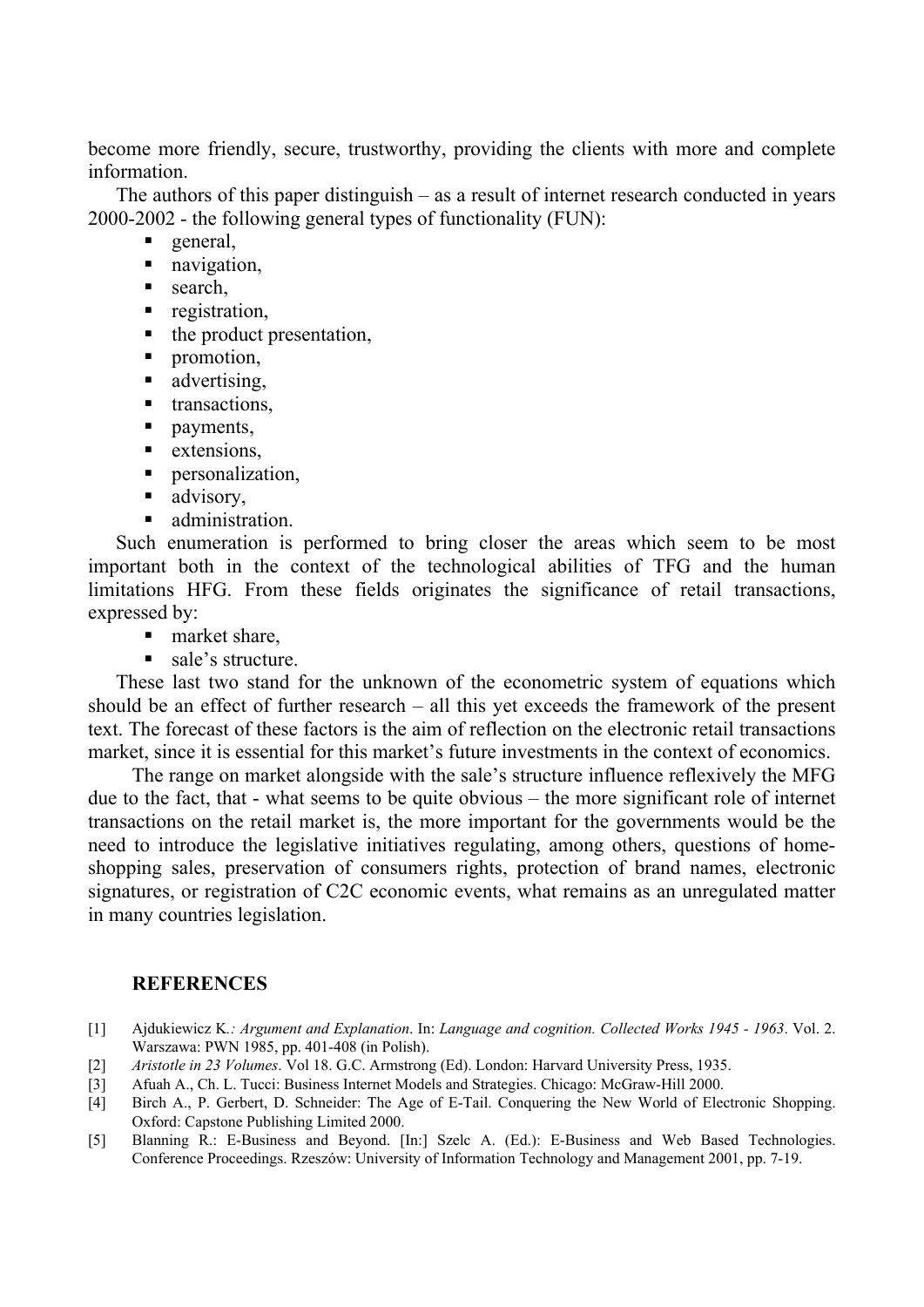- [6] Blaug M.: *Economic Theory in Retrospect.* London: Heineman Educational Books 1973
- [7] Blaug M.: *The Methodology of Economics. Or How Economist Explain.* Cambridge: Press Syndicate of the University of Cambridge 1982.
- [8] Bocheński J. M.: *Modern Methods of Thinking.* Poznań: W Drodze. 1992 (in Polish).
- [9] Brown K. T.: The Interactive Marketplace. New York: McGraw-Hill 2001.
- [10] Bunge M.: *Causality. The Place of the Causal Principle in Modern Science.* Cambridge, Massachusetts: Harvard University Press 1959.
- [11] Carpenter P.: eBrands. Building an Internet Business at Breakneck Speed. Boston: Harvard Business School Press 2000.
- [12] Cox R., P. Brittain: Retail Management. London: Pitman Publishing 2000.
- [13] Daszkowska M.: Economics and Organization of Services. Warszawa: PWN 1982 (in Polish).
- [14] Daszkowska M.: Services. Manufacture. Market. Marketing. Warszawa: PWN 1998 (in Polish).
- [15] Davidson W.R., D.J. Sweeney, R.W. Stampfl: Retailing Management. New York: John Wiley & Sons, Inc. 1988.
- [16] Deise M. V., C. Nowikow, P. King, A. Wright: Executives Guide to E-Business. From Tactics to Strategy. New York: John Wiley & Sons, Inc. 2000.
- [17] Dietl J.: Trade and Modern Market. Institutions-Organizations-Technology-Strategy. Warszawa: PWE 1991 (in Polish).
- [18] Elliot S.: Electronic Commerce. B2C Strategies and Models. New York: John Wiley & Sons Ltd 2002.
- [19] Fellenstein C., R. Wood: Exploring e-Commerce. Global e-Biznes and e-Societies. New Jersey: Prentice Hall PTR 2000.
- [20] Feyerabend P. K.: How to Be a Good Empiricist A Plea for Tolerance in Matters Epistemological*.* In: B. Baumrin (ed.): *Philosophy of Science. The Delaware Seminar.* Vol. 2. New York: Interscience 1963, pp. 3-40.
- [21] Fingar P., H. Kumar, T. Sharma: Enterprise e-Commerce. Tampa: Meghan-Kiffer Press 2000.
- [22] Galbarith J. K.: *Economic Development in Perspective. A Critical History.* Boston: Houghton Miffin Co. 1987.
- [23] Hajduk Z.: Some Aspects of Explanation. *Annals of Philosophy*. Vol. 17. 1969, pp. 85-123 (in Polish).
- [24] Hajduk Z.: Concept and Function of a Model. *Annals of Philosophy*. Vol. 20. 1972, pp. 78-124 (in Polish).
- [25] Hajduk Z.: Conditions of Scientific Progress in Theories of Research Development. Part II. *Annals of Philosophy*. Vol. 39-40. 1991-1992, pp. 22-55.
- [26] Hartman A., J. Sifonis, J. Kador.: Net Ready Strategies for Success in the E-conomy. New York: McGraw-Hill 2000.
- [27] Hempel C. G., Oppenheim P.: Studies in the Logic of Explanation. *Philosophy of Science*. Vol. 15. 1948, pp. 135-175.
- [28] Hempel C. G.: *Philosophy of Natural Science.* New Jersey: Prentice-Hall 1966.
- [29] Hicks J. R.: Linear Theory. *The Economic Journal*. Vol. 70. 1960, pp. 672-707.
- [30] Kalakota R., M. Robinson: E-Business. Roadmap for Success. Reading: Addison Wesley Longman Inc. 1999.
- [31] Kauffman, Robert J., and Walden, Eric A.: Economics and Electronic Commerce: Survey And Research Directions. International Journal of Electronic Commerce. Vol 5, No. 4, Summer 2001, pp. 5-117.
- [32] Keynes J. M.: *The General Theory of Employment, Interest and Money*. London: Macmillan 1946.
- [33] Kourdi J.: New Economy Edge. Strategies and Techniques for Boosting Online Profitability. Chichester: John Wiley & Sons Ltd 2001.
- [34] Köhler T.R., R.B. Best: Electronic Commerce. Munchen: Pearson Education Detschland 2000 (in German).
- [35] Kowalik P. J.: Some Problems of Modelling Theory. *Gdańskie Zeszyty Humanistyczne*. Vol. 8. 1965, pp. 25-37 (in Polish).
- [36] Lubański M.: Information-System. In: M. Heller, M. Lubański, S. W. Szlaga (ed): *Philosophical Problems of Modern Science*. Warsaw: ATK 1982, pp. 14-164 (in Polish)
- [37] Lubański M.: Explanation and Testing. *Annals of Philosophy*. Vol. 20. 1972, pp. 47 57 (in Polish).
- [38] Mazierski S.: Justification and Diversity in Natural Sciences Prediction*. Studia Philosophiae Christianae*. Vol. 9. 1973, pp. 87-102 (in Polish).
- [39] Mayer T.: *Truth versus Precision in Economics*. Aldershot: Edward Elgar Publishing Limited 1993.
- [40] Nagel E.: *The Structure of Science: Problems in the Logic of Scientific Explanation.* London: Routledge and Kegan Paul 1961.
- [41] Nikitin E.: *Explanation as Scientific Function*. Warsaw: PWN 1975 (in Polish)
- [42] *Philosophy and Science. Encyclopedic Outline*. Z. Cackowski, J. Kmita, K. Szaniawski, P. J. Smoczyński (Eds.). Warsaw: PWN 1987 (in Polish).